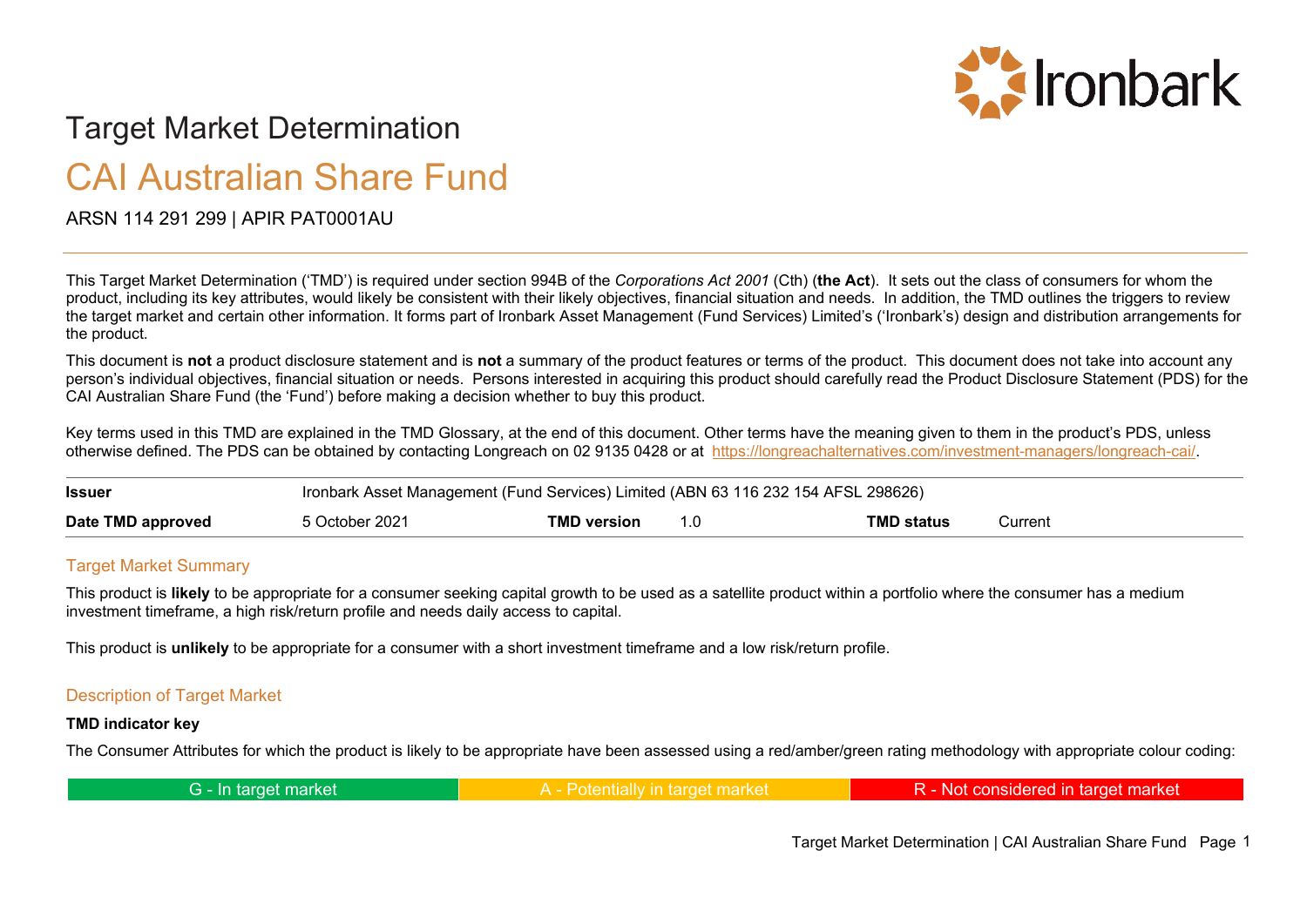#### **Instructions**

In the tables below, Column 1, Consumer Attributes, indicates a description of the likely objectives, financial situation and needs of the class of consumers that are considering this product. Column 2, TMD indicator, indicates whether a consumer meeting the attribute in column 1 is likely to be in the target market for this product.

A **green** rating means that the product's features and key attributes are likely to meet the corresponding consumer objective.

Generally, a consumer is unlikely to be in the target market for the product if:

- **one or more** of their Consumer Attributes correspond to a **red** rating, or
- **three or more** of their Consumer Attributes correspond to an **amber** rating.

#### **Investment products and diversification**

A consumer (or class of consumer) may intend to hold a product or managed account as part of a diversified portfolio (typically with an intended product use of satellite/small allocation or core component). In such circumstances, the product or managed account should be assessed against the consumer's attributes for the relevant portion of the portfolio, rather than the consumer's portfolio as a whole. For example, a consumer may seek to construct a conservative portfolio with a satellite/small allocation to growth assets. In this case, it may be likely that a product or managed account with a High or Very High risk/return profile is consistent with the consumer's objectives for that allocation notwithstanding that the risk/return profile of the consumer as a whole is Low or Medium. In making this assessment, distributors should consider all features of a product (including its key attributes).

| <b>Consumer attributes</b>                     | <b>TMD Indicator</b> | Product description including key attributes                                                                                                                                                    |  |
|------------------------------------------------|----------------------|-------------------------------------------------------------------------------------------------------------------------------------------------------------------------------------------------|--|
| Investment objective                           |                      |                                                                                                                                                                                                 |  |
| Capital Growth                                 | ${\mathsf G}$        | The Fund aims to outperform (net of fees) the S&P/ASX 300 Accumulation Index by 2% p.a. over rolling 3-year                                                                                     |  |
| <b>Capital Preservation</b>                    | $\mathsf R$          | periods.                                                                                                                                                                                        |  |
| <b>Capital Guaranteed</b>                      | $\mathsf R$          |                                                                                                                                                                                                 |  |
| Income Distribution                            | A                    |                                                                                                                                                                                                 |  |
| Intended product use                           |                      |                                                                                                                                                                                                 |  |
| Solution/Standalone (75-100%)                  | R                    | The Fund invests predominately in companies included in the S&P/ASX 300 Index and may be exposed to<br>international companies to a maximum of 10% of the NAV. Investments of the Fund may also |  |
| Core Component (25-75%)                        | R.                   | include derivatives such as index futures and currency forward contracts which would be used for                                                                                                |  |
| Satellite/small allocation (<25%)              | ${\mathsf G}$        | risk management purposes or as substitutes for physical securities. Derivatives will not be used for<br>speculative purposes or to gear the Fund. Portfolio diversification is Medium.          |  |
| Investment timeframe                           |                      |                                                                                                                                                                                                 |  |
| Short ( $\leq$ 2 years)                        | $\mathsf{R}$         | The suggested minimum investment timeframe is at least 5 years.                                                                                                                                 |  |
| Medium ( $2 \leq 8$ years)                     | G                    |                                                                                                                                                                                                 |  |
| Long $(> 8$ years)                             | G                    |                                                                                                                                                                                                 |  |
| Risk (ability to bear loss) and Return profile |                      |                                                                                                                                                                                                 |  |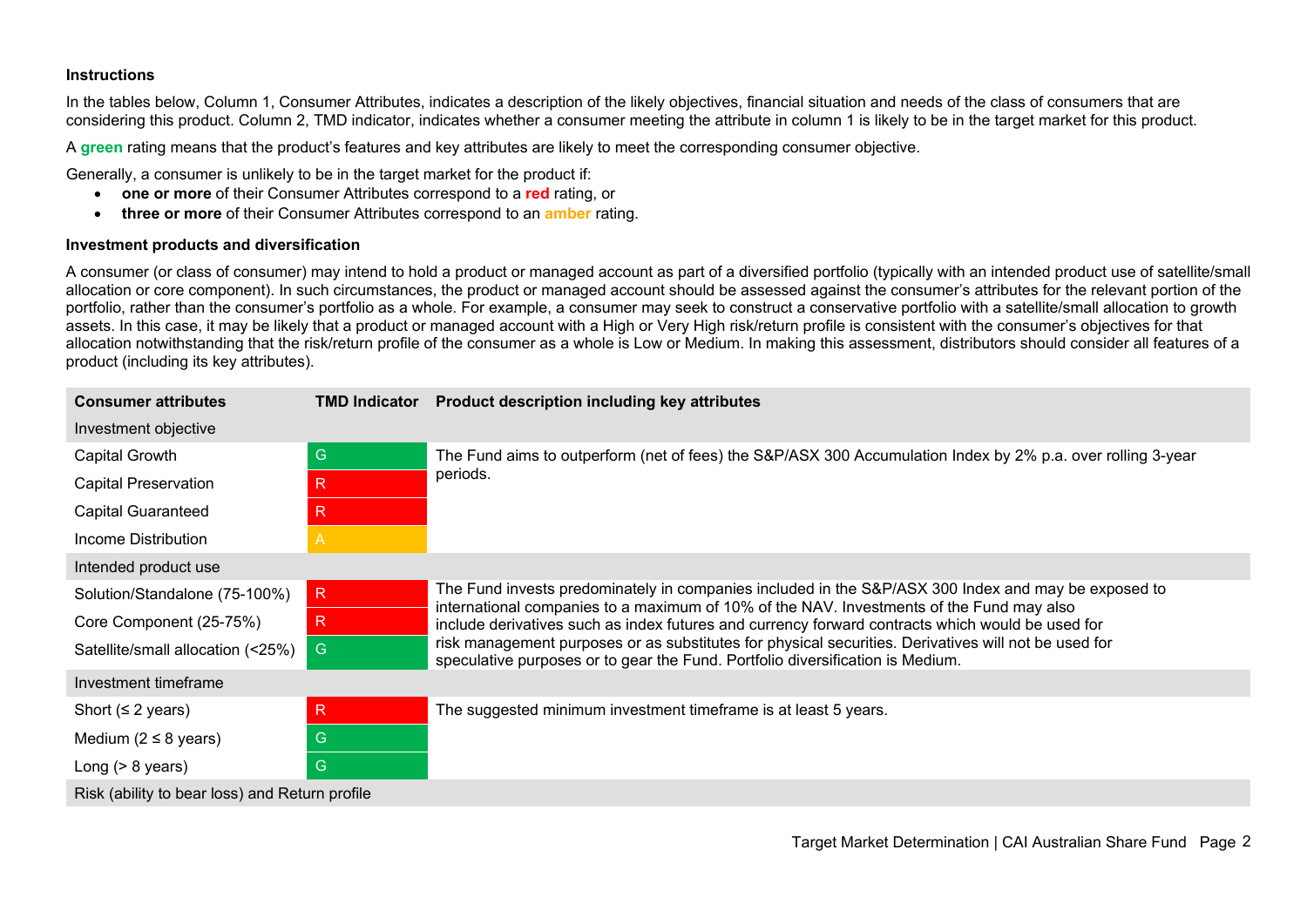| Low                    | R            | The Fund has a standard risk measure of 6 (High).                                                                                                                                     |  |
|------------------------|--------------|---------------------------------------------------------------------------------------------------------------------------------------------------------------------------------------|--|
| Medium                 |              |                                                                                                                                                                                       |  |
| High                   | G            |                                                                                                                                                                                       |  |
| Very High              | G            |                                                                                                                                                                                       |  |
| Need to withdraw money |              |                                                                                                                                                                                       |  |
| Daily                  | $\mathsf{G}$ | Under ordinary circumstances, if your valid withdrawal request is received by 2.00pm on a Business Day, your units<br>will be redeemed based on the unit price for that Business Day. |  |
| Weekly                 | G            |                                                                                                                                                                                       |  |
| Monthly                | G            |                                                                                                                                                                                       |  |
| Quarterly              | G            |                                                                                                                                                                                       |  |
| Annually or longer     | G            |                                                                                                                                                                                       |  |

#### Appropriateness

The Issuer has assessed the product and formed the view that the product, including its key attributes, is likely to be consistent with the likely objectives, financial situation and needs of consumers in the target market as described above, as the features of this product in Column 3 of the table above are likely to be suitable for consumers with the attributes identified with a green TMD Indicator in Column 2.

### Distribution conditions/restrictions

| <b>Distribution Condition</b>        | <b>Distribution Condition Rationale</b> |
|--------------------------------------|-----------------------------------------|
| There are no distribution conditions | N/A                                     |
|                                      |                                         |

| <b>Review triggers</b>                                                                                                                          |  |
|-------------------------------------------------------------------------------------------------------------------------------------------------|--|
| Material change to key attributes, fund investment objective and/or fees.                                                                       |  |
| Material deviation from benchmark / objective over sustained period.                                                                            |  |
| Key attributes have not performed as disclosed by a material degree and for a material period.                                                  |  |
| Determination by the issuer of an ASIC reportable Significant Dealing.                                                                          |  |
| Material or unexpectedly high number of complaints (as defined in section 994A(1) of the Act) about the product or distribution of the product. |  |
| The use of Product Intervention Powers, regulator orders or directions that affects the product.                                                |  |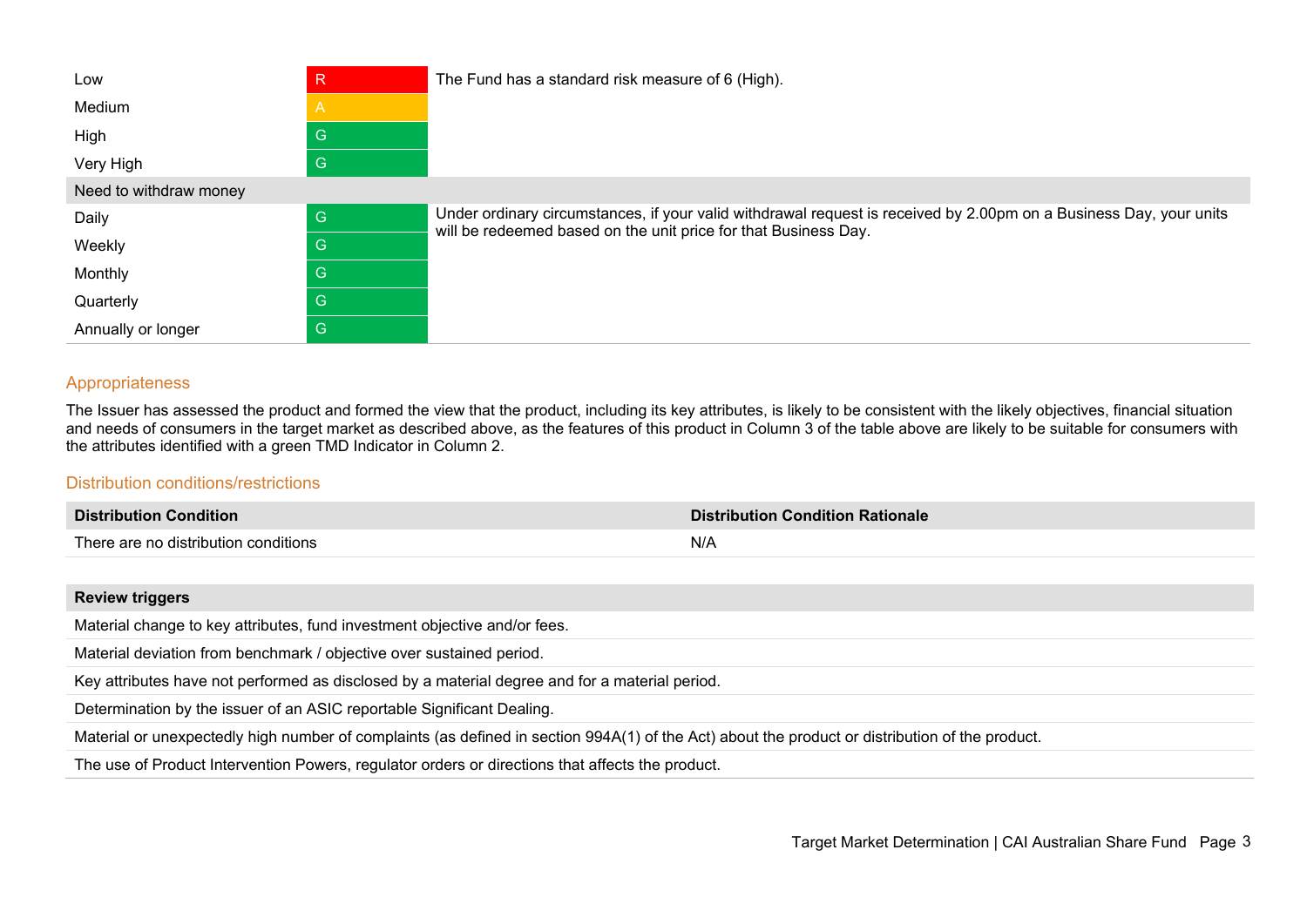| <b>Mandatory review periods</b>                                                                                                                                                                                                  |                           |                                                                                                                             |                                                |
|----------------------------------------------------------------------------------------------------------------------------------------------------------------------------------------------------------------------------------|---------------------------|-----------------------------------------------------------------------------------------------------------------------------|------------------------------------------------|
| Review period                                                                                                                                                                                                                    | Maximum period for review |                                                                                                                             |                                                |
| Initial review                                                                                                                                                                                                                   | 12 months                 |                                                                                                                             |                                                |
| Subsequent review                                                                                                                                                                                                                | 1 year and 3 months       |                                                                                                                             |                                                |
| Distributor reporting requirements                                                                                                                                                                                               |                           |                                                                                                                             |                                                |
| Reporting requirement                                                                                                                                                                                                            |                           | Reporting period                                                                                                            | Which distributors this requirement applies to |
| Complaints (as defined in section 994A(1) of the Act) relating to<br>the product design, product availability and distribution. The<br>distributor should provide all the content of the complaint, having<br>regard to privacy. |                           | Within 10 business days following end of calendar<br>quarter.                                                               | All distributors                               |
| Significant dealing outside of target market, under s994F(6) of the<br>Act.<br>See Definitions for further detail.                                                                                                               |                           | As soon as practicable but no later than 10<br>business days after distributor becomes aware of<br>the significant dealing. | All distributors                               |
| To the extent a distributor is aware, dealings outside the target<br>market, including reason why acquisition is outside of target<br>market, and whether acquisition occurred under personal advice.                            |                           | Within 10 business days following end of calendar<br>quarter.                                                               | All distributors                               |

Distributors should adopt the FSC data standards for reports to the issuer. Distributors must report to Ironbark by email at [DDO@ironbarkam.com.](mailto:DDO@ironbarkam.com)

#### Important information

This information is current as at the date of this document and provided as a guideline only, it may be subject to change. No recommendation or advice has been given as to whether any investment or strategy may be suitable for you.

Ironbark Asset Management (Fund Services) Limited ABN 63 116 232 154 AFSL 298626 is the responsible entity for the Fund(s) referred to in this document and is the issuer of this TMD. This TMD contains general information only and is not intended to represent specific investment or professional advice. The information does not take into account an individual's personal financial circumstances. The relevant offer document for the Fund(s) is available by contacting Longreach on 02 9135 0428 or at [https://longreachalternatives.com/investment-managers/longreach-cai/.](https://longreachalternatives.com/investment-managers/longreach-cai/) You should consider the offer document before making an investment decision to acquire or to continue to hold units in the Fund. To the extent permitted by law, Ironbark, its employees, consultants, advisers, officers and representatives are not liable for any loss or damage arising as a result of reliance placed on the contents of this TMD. This TMD is not a financial product recommendation or an offer or solicitation with respect to the purchase or sale of any financial product in any jurisdiction. This TMD is not intended for distribution to, or use by, any person or entity in any jurisdiction or country where such distribution or use would be contrary to local law or regulation. Ironbark and its representatives believe that the information in this document is correct at the time of compilation, but no warranty of accuracy or reliability is given and no responsibility arising in any other way for errors or omissions (including responsibility to any person due to negligence) is accepted by Ironbark. While any forecasts, estimates and opinions in this material are made on a reasonable basis, actual future results and operations may differ materially from the forecasts, estimates and opinions set out in this material. No guarantee as to the repayment of capital or the performance of any product or rate of return referred to in this material is made by Ironbark. No part of this material may be reproduced or distributed in any manner without the prior written permission of Ironbark. Any investment is subject to investment risk, including delays on the payment of withdrawal proceeds and the loss of income or the principal invested.

Target Market Determination | CAI Australian Share Fund Page 4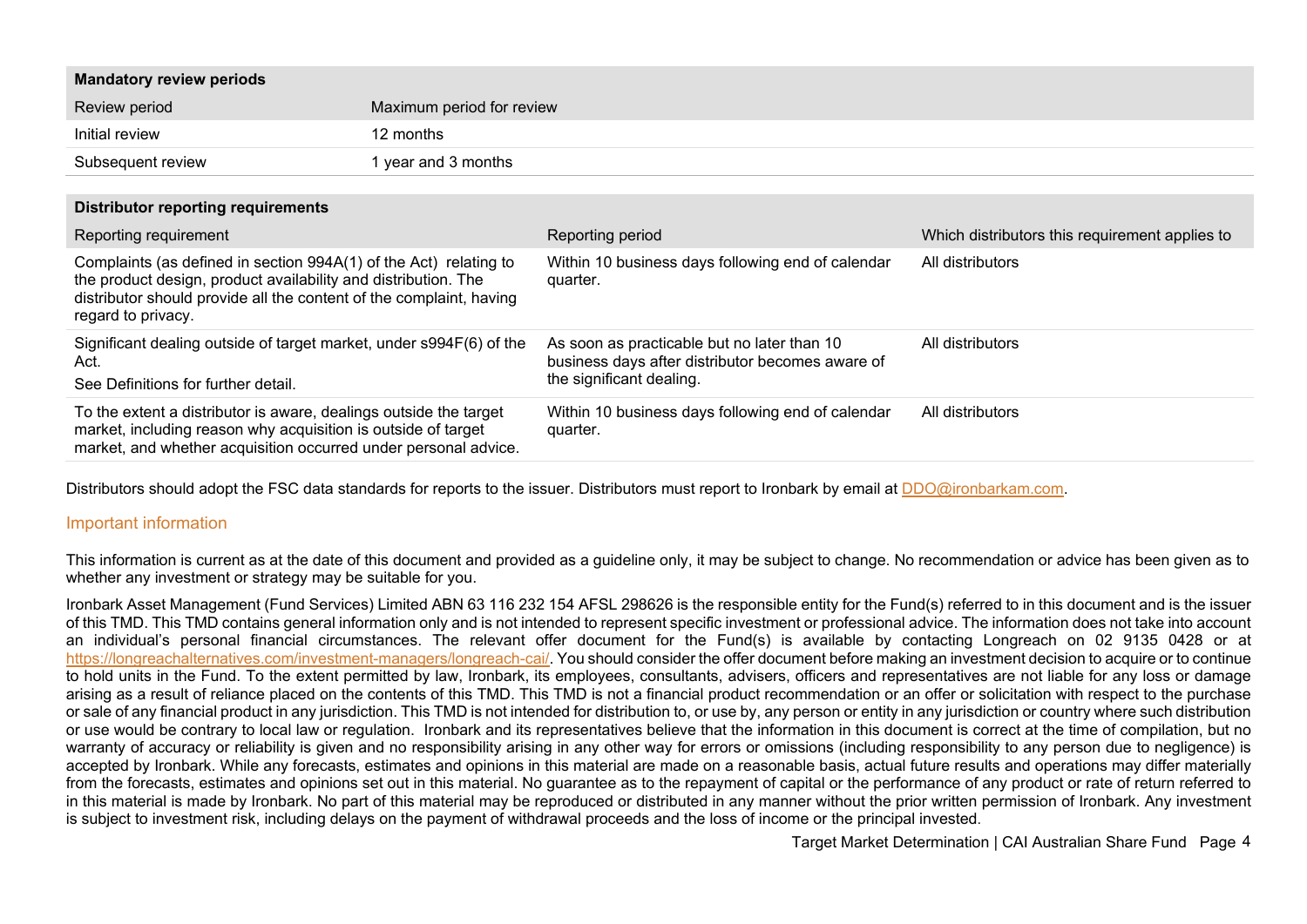# **Definitions**

| <b>Term</b>                                                                                                     | <b>Definition</b>                                                                                                                                                                                                                                                                                                                        |  |  |
|-----------------------------------------------------------------------------------------------------------------|------------------------------------------------------------------------------------------------------------------------------------------------------------------------------------------------------------------------------------------------------------------------------------------------------------------------------------------|--|--|
| Consumer's investment objective                                                                                 |                                                                                                                                                                                                                                                                                                                                          |  |  |
| Capital growth                                                                                                  | The consumer seeks to invest in a product designed to generate capital return. The consumer prefers exposure to growth<br>assets (such as shares or property) or otherwise seeks an investment return above the current inflation rate.                                                                                                  |  |  |
| Capital preservation                                                                                            | The consumer seeks to invest in a product to reduce volatility and minimise loss in a market down-turn. The consumer prefers<br>exposure to defensive assets (such as cash or fixed income securities) that are generally lower in risk and less volatile than<br>growth investments.                                                    |  |  |
| Capital guaranteed                                                                                              | The consumer seeks a guarantee or protection against capital loss whilst still seeking the potential for capital growth (typically<br>gained through a derivative arrangement). The consumer would likely understand the complexities, conditions and risks that<br>are associated with such products.                                   |  |  |
| Income distribution                                                                                             | The consumer seeks to invest in a product designed to distribute regular and/or tax-effective income. The consumer prefers<br>exposure to income-generating assets (typically, high dividend-yielding equities, fixed income securities and money market<br>instruments).                                                                |  |  |
| Consumer's intended product use                                                                                 |                                                                                                                                                                                                                                                                                                                                          |  |  |
| Solution/Standalone (75-100%)                                                                                   | The consumer intends to hold the investment as either a part or the majority (up to 100%) of their total investable assets (see<br>definition below). The consumer typically prefers exposure to a product with at least High portfolio diversification (see<br>definitions below).                                                      |  |  |
| Core Component (25-75%)                                                                                         | The consumer intends to hold the investment as a major component, up to 75%, of their total investable assets (see definition<br>below). The consumer typically prefers exposure to a product with at least Medium portfolio diversification (see definitions<br>below).                                                                 |  |  |
| Satellite (<25%)                                                                                                | The consumer intends to hold the investment as a smaller part of their total portfolio, as an indication it would be suitable for<br>up to 25% of the total investable assets (see definition below). The consumer is likely to be comfortable with exposure to a<br>product with Low portfolio diversification (see definitions below). |  |  |
| <b>Investable Assets</b>                                                                                        | Those assets that the investor has available for investment, excluding the family home.                                                                                                                                                                                                                                                  |  |  |
| Portfolio diversification (for completing the key product attribute section of consumer's intended product use) |                                                                                                                                                                                                                                                                                                                                          |  |  |
| Low                                                                                                             | Single asset class, single country, low or moderate holdings of securities - e.g. high conviction Aussie equities.                                                                                                                                                                                                                       |  |  |
| Medium                                                                                                          | 1-2 asset classes, single country, broad exposure within asset class, e.g. Aussie equities "All Ords".                                                                                                                                                                                                                                   |  |  |
| High                                                                                                            | Highly diversified across either asset classes, countries or investment managers, e.g. Australian multi-manager balanced fund<br>or global multi-asset product (or global equities).                                                                                                                                                     |  |  |
| Consumer's intended investment timeframe                                                                        |                                                                                                                                                                                                                                                                                                                                          |  |  |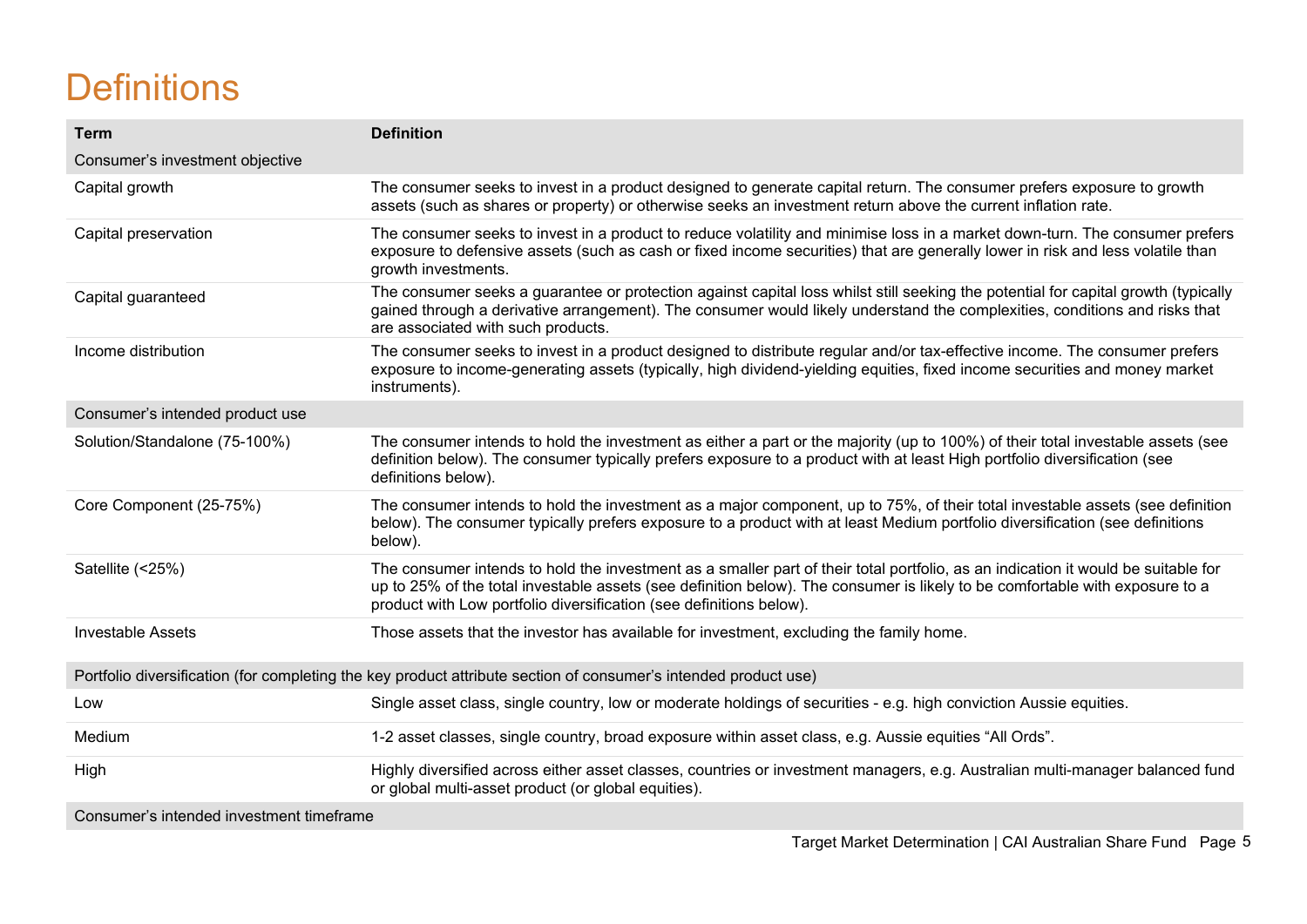Consumer's Risk (ability to bear loss) and Return profile

Ironbark has adopted the Standard Risk Measure (SRM) to calculate the likely number of negative annual returns over a 20 year period, using the guidance and methodology outlined in the *[Standard Risk Measure Guidance Paper For Trustees](https://protect-eu.mimecast.com/s/pqPaCwVNmtGRQpvMFVpVgu?domain=urldefense.com)*. SRM is not a complete assessment of risk and potential loss. For example, it does not detail important issues such as the potential size of a negative return or that a positive return could still be less than a consumer requires to meet their investment objectives/needs. Where relevant, other risk factors are detailed, such as where some products may use leverage, derivatives or short selling, may have liquidity or withdrawal limitations, or otherwise may have a complex structure or increased investment risks.

| Low                                                   | The consumer is conservative or low risk in nature, seeks to minimise potential losses (e.g. has the ability to bear up to 1<br>negative return over a 20 year period (SRM 1 to 2)) and is comfortable with a low target return profile.                                                                       |
|-------------------------------------------------------|----------------------------------------------------------------------------------------------------------------------------------------------------------------------------------------------------------------------------------------------------------------------------------------------------------------|
|                                                       | Consumer typically prefers defensive assets such as cash and fixed income.                                                                                                                                                                                                                                     |
| Medium                                                | The consumer is moderate or medium risk in nature, seeking to minimise potential losses (e.g. has the ability to bear up to 4<br>negative returns over a 20 year period (SRM 3 to 5)) and comfortable with a moderate target return profile.                                                                   |
|                                                       | Consumer typically prefers a balance of growth assets such as shares, property and alternative assets and defensive assets<br>such as cash and fixed income.                                                                                                                                                   |
| High                                                  | The consumer is higher risk in nature and can accept higher potential losses (e.g. has the ability to bear up to 6 negative<br>returns over a 20 year period (SRM 6)) in order to target a higher target return profile.                                                                                       |
|                                                       | Consumer typically prefers predominantly growth assets such as shares, property and alternative assets with only a smaller<br>or moderate holding in defensive assets such as cash and fixed income.                                                                                                           |
| Very High                                             | The consumer has a more aggressive or very high risk appetite, seeks to maximise returns and can accept higher potential<br>losses (e.g. has the ability to bear 6 or more negative returns over a 20 year period (SRM 7) and possibly other risk factors,<br>such as leverage).                               |
|                                                       | Consumer typically prefers growth assets such as shares, property and alternative assets.                                                                                                                                                                                                                      |
| Consumer's need to withdraw money                     |                                                                                                                                                                                                                                                                                                                |
| Daily/Weekly/Monthly/Quarterly/<br>Annually or longer | The consumer seeks to invest in a product which permits redemption requests at this frequency under ordinary circumstances<br>and the issuer is typically able to meet that request within a reasonable period.                                                                                                |
| <b>Distributor Reporting</b>                          |                                                                                                                                                                                                                                                                                                                |
| Significant dealings                                  | Section 994F(6) of the Act requires distributors to notify the issuer if they become aware of a significant dealing in the product<br>that is not consistent with the TMD. Neither the Act nor ASIC defines when a dealing is 'significant' and distributors have<br>discretion to apply its ordinary meaning. |
|                                                       | The issuer will rely on notifications of significant dealings to monitor and review the product, this TMD, and its distribution<br>strategy, and to meet its own obligation to report significant dealings to ASIC.                                                                                            |
|                                                       | Dealings outside this TMD may be significant because:                                                                                                                                                                                                                                                          |
|                                                       |                                                                                                                                                                                                                                                                                                                |